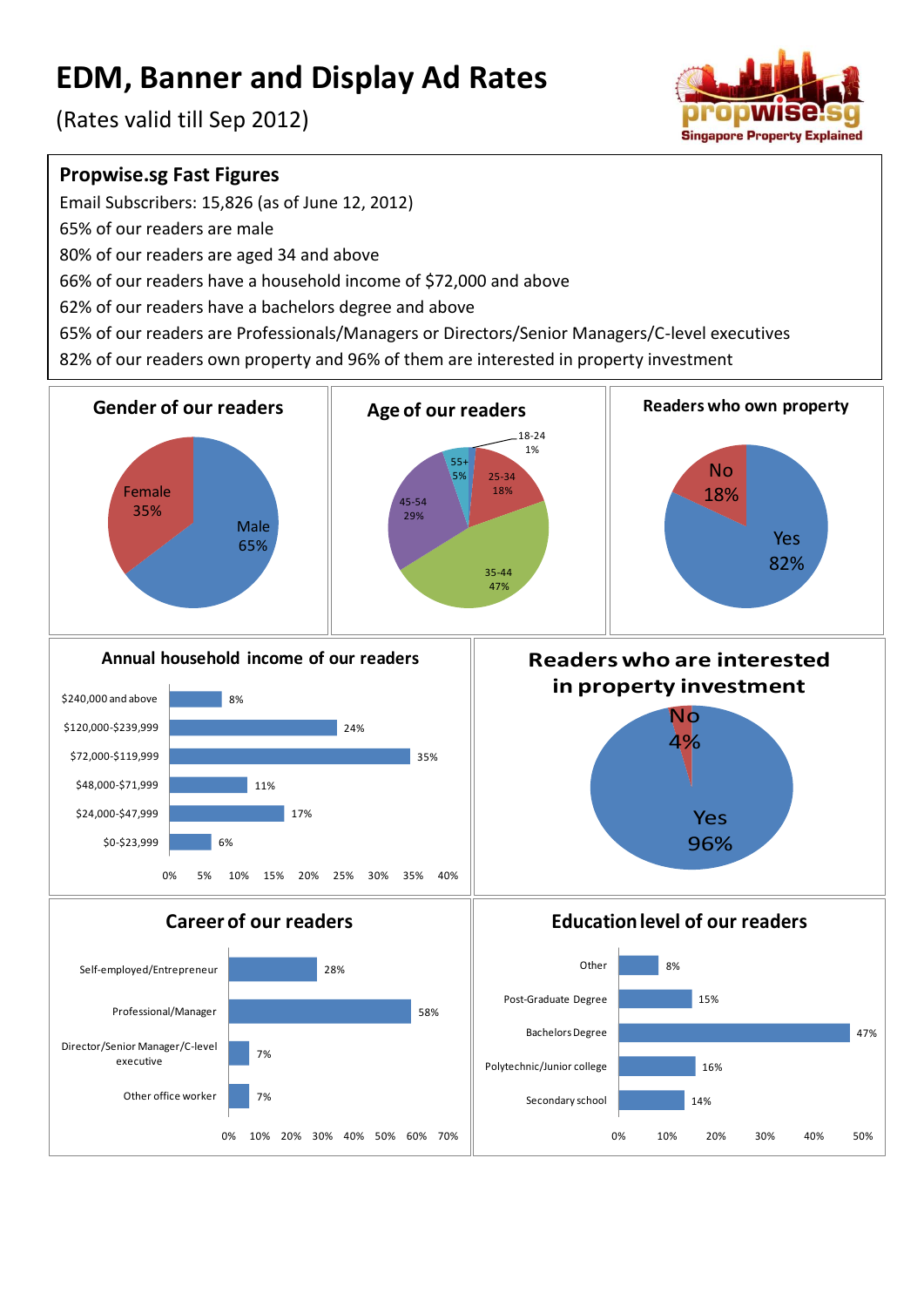## **Rates for EDM**

# 1x blurb blast in our weekly email + 1x full page ad in the Singapore Property Weekly + 1x blog post =  $$3,000$



Limited slots available. Discounts available for commitment of multiple blasts (please let us know the number of blasts you are looking at).

#### **Rates for Banner Ads on Propwise.sg**

#### 1. 468 x 60 horizontal banner ad in site header = \$1,200/month

#### 2. 300 x 250 banner ad in sidebar = \$480/month

#### 3. Site sponsorship = \$2,480/month

Includes 468 x 60 horizontal banner ad in site header + 300 x 250 banner ad in sidebar + full page ad in every Singapore Property Weekly (worth \$2,000/month)

We are open to other advertising arrangements as well.